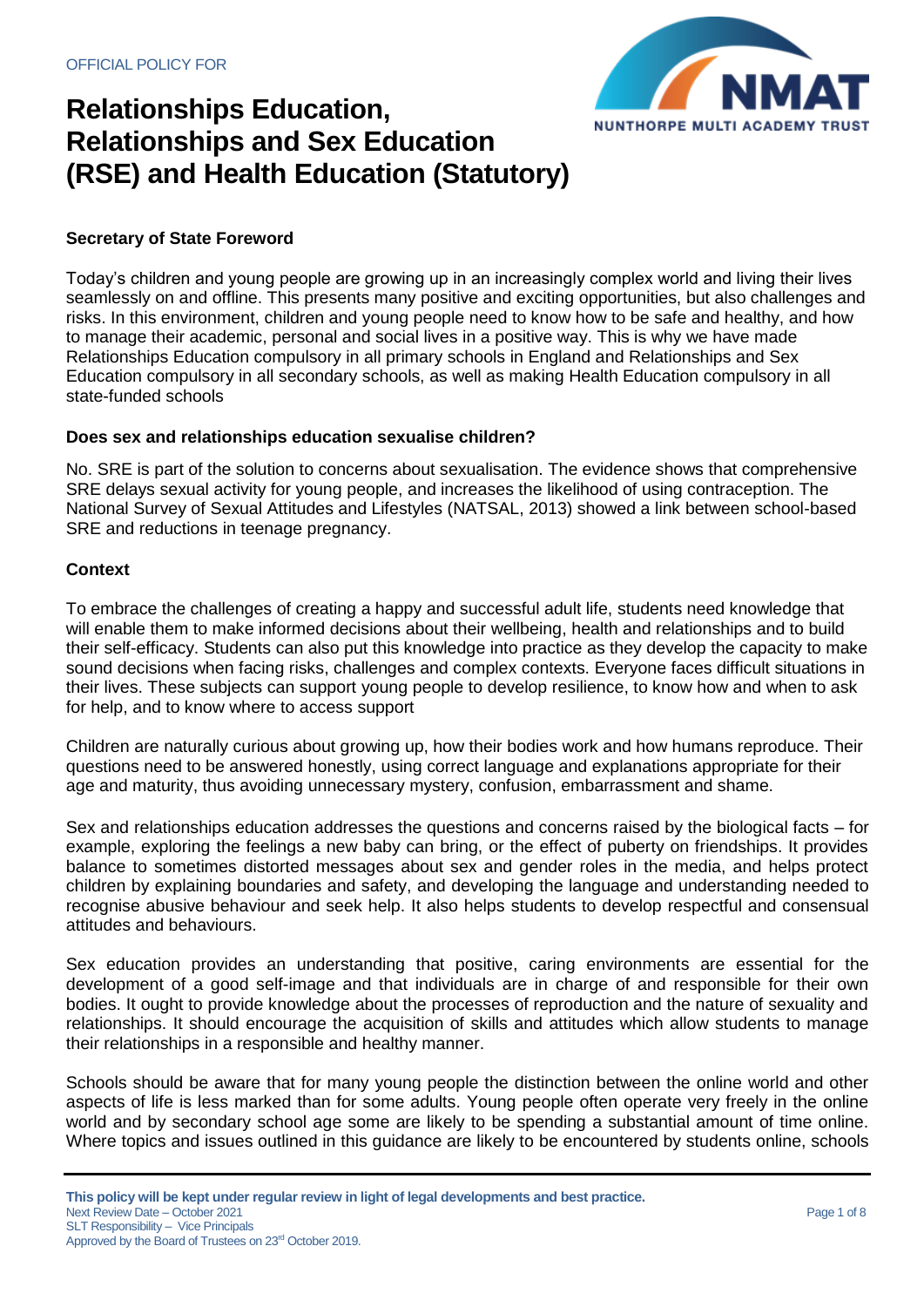

should take this into account when planning how to support them in distinguishing between different types of online content and making well-founded decisions. More broadly, the internet and social media have other important characteristics which young people should be aware of in order to help them use them discriminatingly. For example, social media users are sometimes prepared to say things in more extreme, unkind or exaggerated ways than they might in face to face situations, and some users present highly exaggerated or idealised profiles of themselves online. Some platforms attract large numbers of users with similar, sometimes extreme, views, who do not welcome dissent or debate. Young people should be aware that certain websites may share personal data about their users, and information collected on their internet use, for commercial purposes (i.e. to enable targeted advertising). In addition, criminals can operate online scams, for example using fake websites or emails to extort money or valuable personal information. This information can be used to the detriment of the person or wider society. Schools should take these factors into account when planning teaching of these subjects and consider the overlap with their wider curriculum to ensure students know how to keep themselves and their personal information safe.

## **Objectives:**

- **To promote a positive ethos and environment for learning.**
- **To safeguard students, in line with statutory guidance, promoting their emotional wellbeing, and improving their ability to achieve in school.**
- **To promote equality in relationships, recognise and challenge gender inequality and reflect girls' and boys' different experiences and needs.**
- **To teach overtly that the Internet has developed from being an academic tool to a consumer novelty to an integral part of life, socialisation and business.**
- **To further understanding of diversity and inclusion, to see a reduction in gender-based and homophobic prejudice, bullying and violence and an understanding of the difference between consenting and exploitative relationships.**
- **To help students keep themselves safe from harm, both on and offline, enjoy their relationships and build confidence in accessing services if they need help and advice.**
- **To help students understand the benefits of healthy relationships, empower them to identify unhealthy relationships and how relationships have a lasting effect on positive and negative mental health.**
- **To reduce early sexual activity, teenage conceptions, sexually transmitted infections, sexual exploitation and abuse, domestic violence and bullying.**
- **To enable students to understand the biological aspects of reproduction.**
- **To consider the advantages and disadvantages of various methods of family planning in terms of personal preference and their social and moral implications.**
- **To recognise and be able to discuss sensitive and controversial issues such as conception, virginity, birth, child-rearing, abortion, sexually transmitted diseases and technological**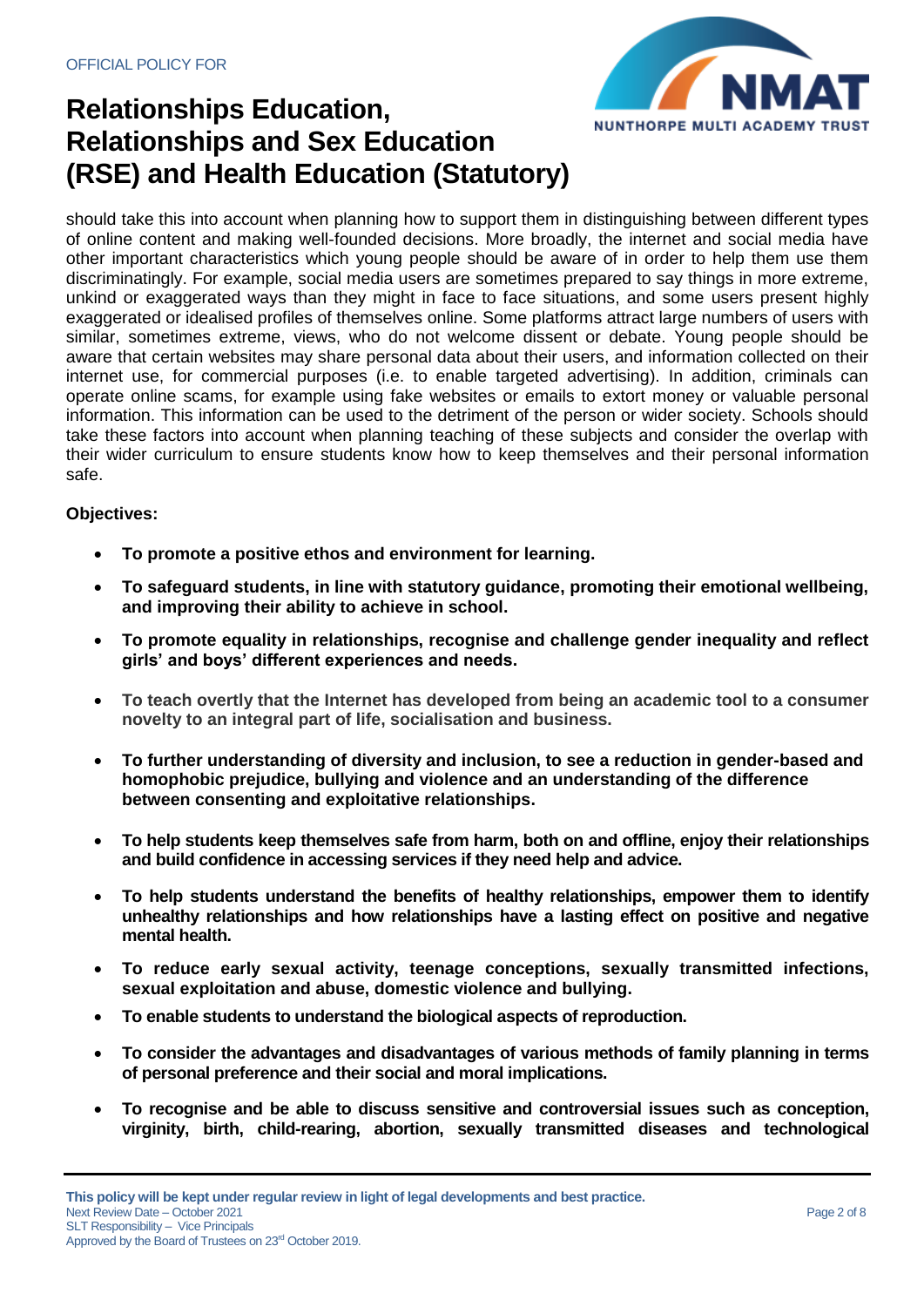

**developments which involve consideration of attitudes, FGM, transgender, LGBT values, beliefs and morality. Help students understand a range of views and beliefs about relationships and sex in society including some of the mixed messages about gender, sex and sexuality from different sources including the media.**

- **To understand aspects of legislation relating to sexual behaviour, gender and equal opportunities and to make aware the availability of statutory and voluntary organisations which offer support in human relationships.**
- **To ensure children and young people's views are actively sought to influence lesson planning and teaching and that local issues and needs are responded to as necessary.**
- **To teach students about the law and their rights to confidentiality even if they are under 16. This provision is linked to school-based and community health services and organisations.**

### **Delivery**

The lead teacher will need to work closely with colleagues in related curriculum areas to ensure Relationships Education, RSE and Health Education programmes complement, and do not duplicate, content covered in national curriculum subjects such as citizenship, science, computing and PE.

The Trust is free to determine how to deliver the content set out in the guidance [\(Relationships Education,](https://assets.publishing.service.gov.uk/government/uploads/system/uploads/attachment_data/file/805781/Relationships_Education__Relationships_and_Sex_Education__RSE__and_Health_Education.pdf)  [Relationships and Sex Education \(RSE\) and Health Education\)](https://assets.publishing.service.gov.uk/government/uploads/system/uploads/attachment_data/file/805781/Relationships_Education__Relationships_and_Sex_Education__RSE__and_Health_Education.pdf), in the context of a broad and balanced curriculum. Effective teaching in these subjects will ensure that core knowledge is broken down into units of manageable size and communicated clearly to students, in a carefully sequenced way, within a planned programme or lessons. Teaching will include sufficient well-chosen opportunities and contexts for students to embed new knowledge so that it can be used confidently in real life situations.

The Trust is choosing to deliver relationships or sex education as part of a timetabled PSHE programme, with good outcomes. Where the provision meets the requirements of this high level framework of core content they are free to continue with this model. Other schools may choose different curricular models for delivery.

Sex education at The Trust is taught in a cross curricular way through Biology, Religious Education and LIFE. The diverse staffing and the variety of experience contained within this teaching body is seen as a valuable resource for the delivery of sex education. The provision of sex education is seen as progressive in terms of language, concepts and content which increases in depth and complexity as students progress through each Academy.

Throughout the course of teaching a variety of sensitive issues will inevitably be explored. It is recognised that an individual's sexuality is a highly personal matter. The teaching of sex education within The Trust's Academies will emphasise the need for understanding and awareness of a variety of sexual preferences across the spectrum of human sexuality.

Delivery will be sympathetic to the age, stage and individual needs of a student.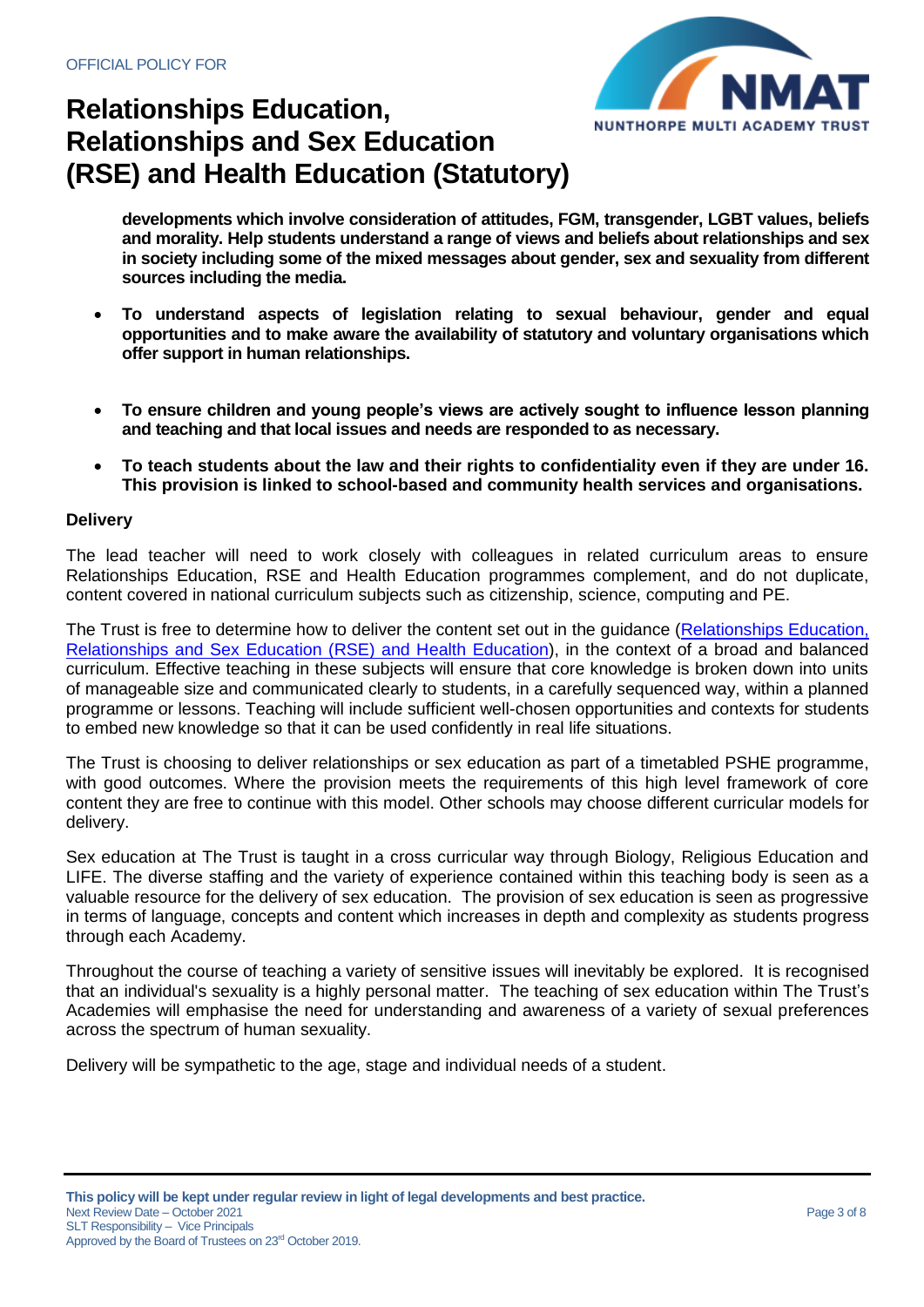

### **Year 7-13 Core Themes**

Across the Trust SRE will be delivered within a PHSE structure. This will be individual to each Academy in line with the structure of their curriculum model. For example within Nunthorpe Academy this would be through discrete lessons and in Rye Hills through drop down days. All Trust Academies will use outside providers such as 'Evaluate' and 'Brook' to add depth to their offer.

#### **These themes are covered by trained staff for Year 7 to 11:**

- Year 7 Healthy relationships, bullying, diversity and puberty.
- Year 8 Diversity of relationships including LGBT+ and risk taking behaviours.
- Year 9;
	- o Contraception/STI.
	- o Domestic abuse.
	- o Peer on peer abuse.
	- o Up skirting.
	- o Female Genital Mutilation (FGM).
	- o Honour Based Violence (HBV).
	- o Transgender.
	- o LGBT.
- Year 10 Sex education and healthy relationships.
- Year 12/13:
	- o Sex education.
	- o Relationships, drugs and alcohol.
	- o Healthy relationships.
	- o LGBT+.
	- o Sexual health drop-ins.

This list is not exhaustive and will reflect pastoral needs within the Trust.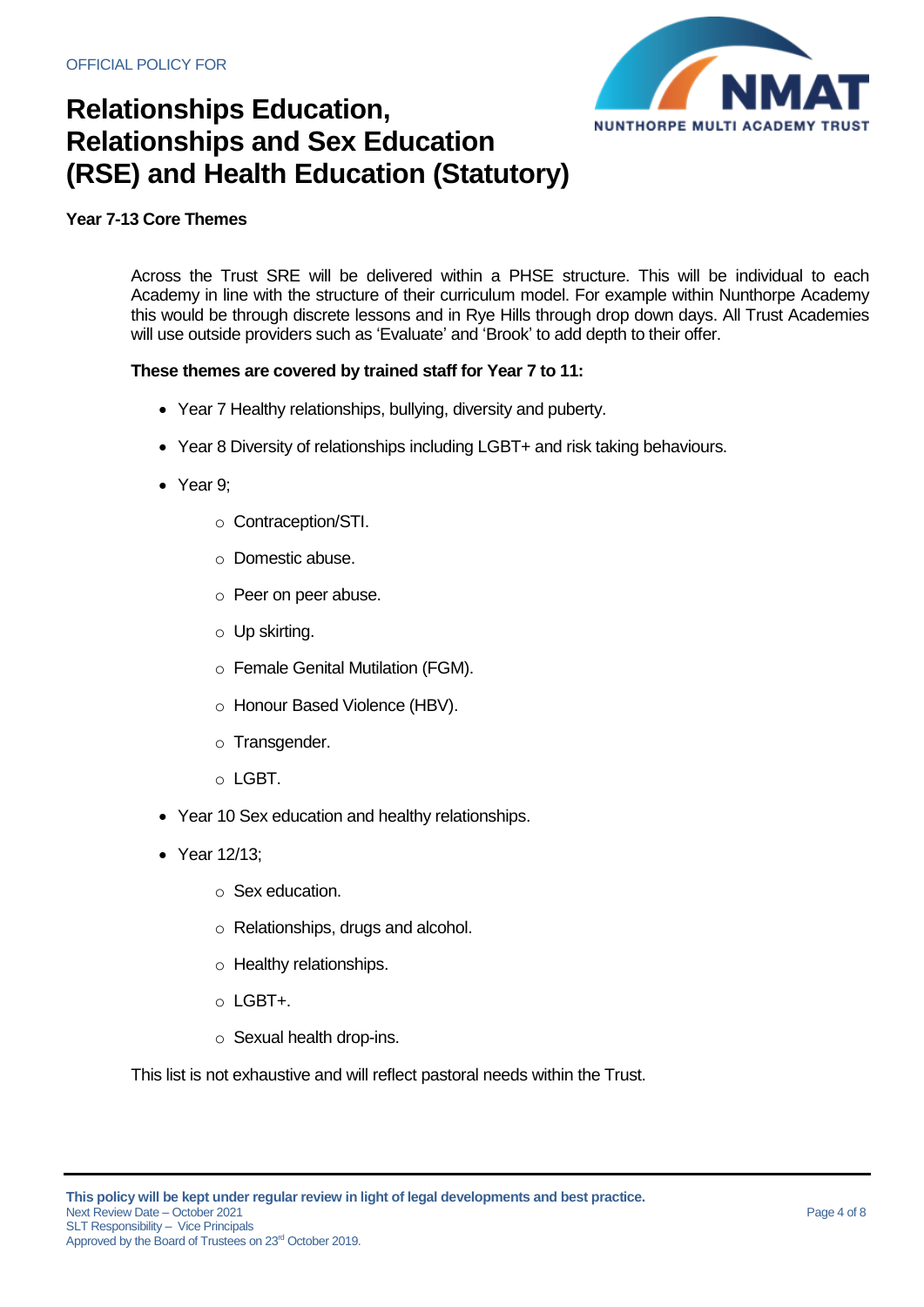

### **Sex Education in the Curriculum**

#### **Context**

The prime responsibility for bringing up children rests with parents. The Trust's Academies must recognise that parents are key figures in helping their children cope with the emotional and physical aspects of growing up and in preparing them for the challenges and responsibilities which sexual maturity brings. The teaching offered by The Trust should be seen as complementary and supportive to the role of parents. In an attempt to achieve this, the 1988 Education Reform Act (Section 1) states that all students should be offered the opportunity of receiving a comprehensive, well-planned programme of sex education during their academy careers through a curriculum which:

- (a) promotes the spiritual, moral, cultural, mental and physical development of students at Academy and of society; and
	- (b) Prepares such students for the opportunities, responsibilities and experiences of adult life;
	- (c) Is accessible to all students;
	- (d) Is sympathetic to all in terms of equality and respect.

It is recognised that sex education is a difficult issue which will place demands on Academies and teachers. However, the purpose of sex education should be to provide knowledge about loving relationships, the nature of sexuality and the processes of human reproduction. At the same time it should lead to the acquisition of understanding and attitudes which prepare students to view their relationships in a responsible and healthy manner.

The sex education delivered should be tailored not only to the age, but also to the understanding of students. The Trust will aim to present facts in an objective, balanced and sensitive manner. It will be set within a clear framework of values and an awareness of the law regarding sexual behaviour. Such matters will be treated with sensitivity and great care will be taken to encourage all children to feel a sense of worth. Particular care will be taken when issues such as marital breakdown and divorce are dealt with.

#### **The Parental Right to Withdraw their Son or Daughter from Sex Education Lessons:**

Section 241 of the Education Act 1993 gives parents the right to withdraw their children from any or all parts of the Academy's programme of **sex education**, other than those elements which are required by the National Curriculum Science Order. It is realised that, under exceptional circumstances, a very small number of parents may wish to exclude their children from this programme. In this case, parents should write to the Head of School of the respective Academy, stating their objections. The Head of School will then assess the importance of the education delivered and any detrimental effects that withdrawal may have on the child. This could involve any social and emotional effects of being excluded, as well as the likelihood of child hearing their peers' version of what was said in the class rather than the fact delivered by the staff member. The responsibility of providing appropriate and purposeful education will fall on the respective Academy. The biological element of reproduction remains within the National Curriculum in Science for Key Stage 3.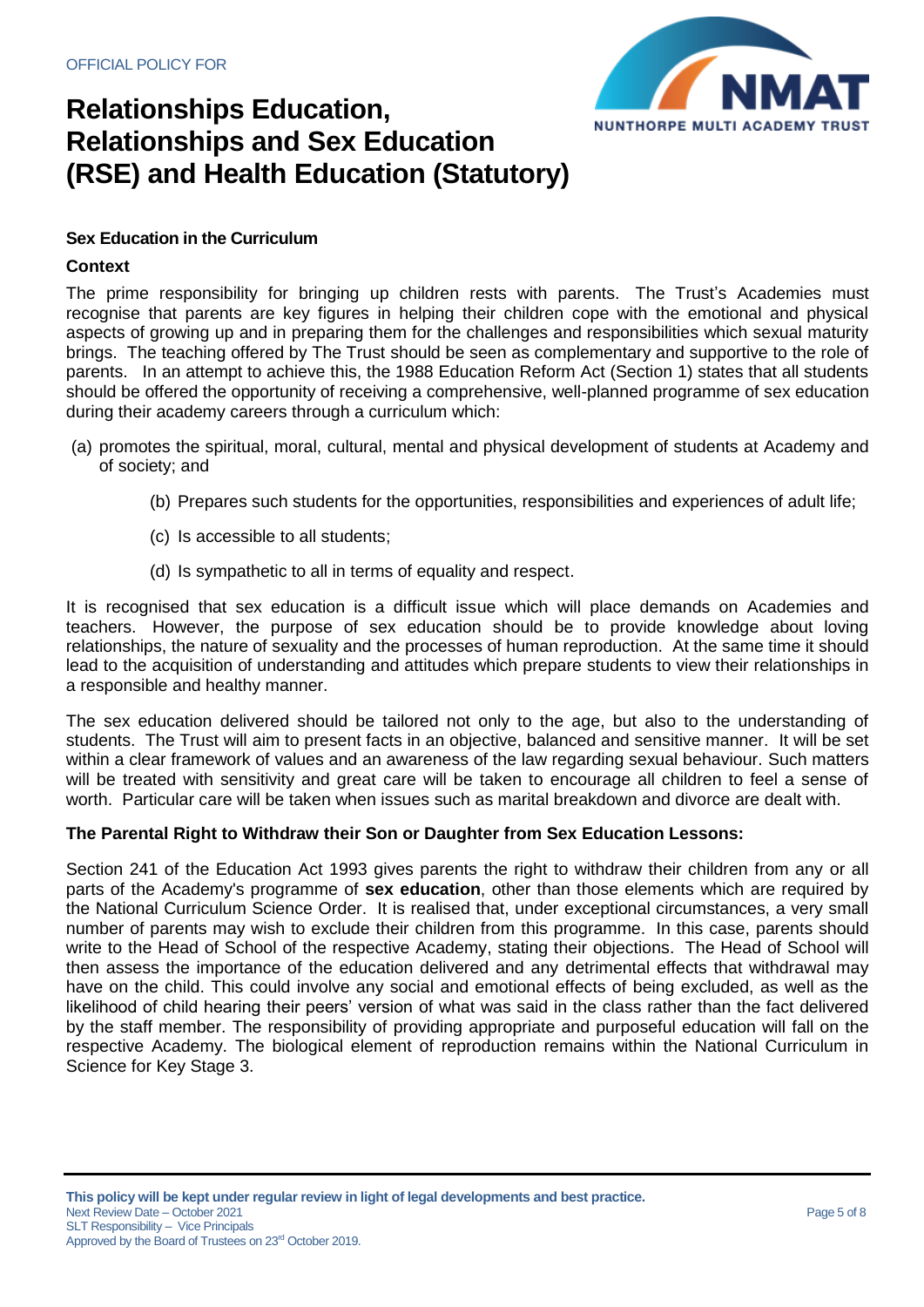

### **Advice to Individual Students:**

It is understood that it is important to distinguish between the Academy's function of providing education generally about sexual matters and the giving of advice to individual students on these issues. Good teachers have always taken a pastoral interest in the welfare and well-being of their students. It is also understood that this function should never trespass on the proper exercise of parental rights and responsibilities. It is understood that particular care must be exercised in relation to giving contraceptive advice to students under the age of sixteen, for whom sexual intercourse is unlawful. It is the general rule that giving an individual student advice on such matters without parental knowledge or consent would be inappropriate. Students will be given up-to-date information on a wide variety of contraceptive methods and whilst general statements about the efficacy of these methods will be given, specific advice and guidance to individuals will not be made without consultation with the parents.

The Trust has a confidential drop in service that is led by a school nurse. This is bespoke to each Academy.

Where the circumstances lead the teacher to believe that a student has embarked upon, or is contemplating, a course of conduct which is likely to place him or her at moral or physical risk or in breach of the law, the teacher has the responsibility to ensure that the student is aware of the implications and must seek advice. The member of staff will also seek advice from the Safeguarding Team.

#### **Aims**

In the attempt to enable students to acquire knowledge, skills, responsible attitudes and behaviour with regard to sex education, The Trust aims to:

Provide a worthwhile educational experience for all its students which will present opportunities:

- to help students to consider the importance of self-restraint, dignity, respect for themselves and for others, acceptance of responsibility, sensitivity towards the needs and views of others, loyalty and fidelity;
- to enable students to recognise the physical, emotional and moral implications, and risks of certain types of behaviour and to accept that both sexes should behave responsibly in sexual matters;
- to support the personal development and social skills of the students;
- to ensure that students have an understanding of their own and others' sexuality;
- to enjoy relationships based upon mutual respect and responsibility which are free from abuse and exploitation;
- to provide information and knowledge which will counteract prejudice and ignorance;
- to develop an understanding of risk and to promote strategies for personal safety;
- to enable students to be aware of the sources of help and to acquire the skills and confidence to use them.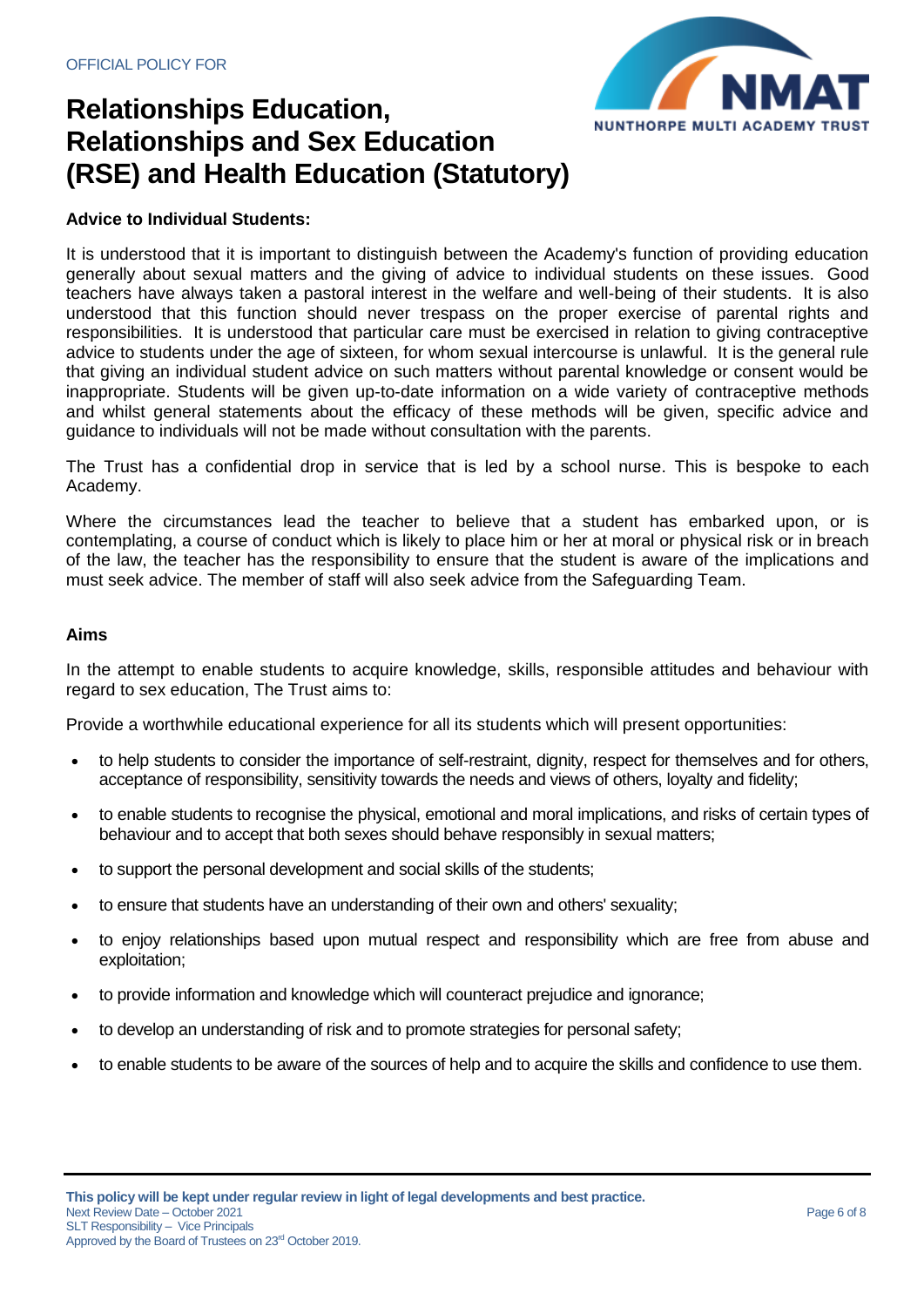

### **How will it be monitored and evaluated?**

- 1. Each respective Academy lead teacher will be responsible for the self-evaluation of the provision and the material delivered. Including consultation with each Academy's SEND Lead.
- 2. Senior Leaders of each Academy will monitor and evaluate the provision through the line management structure.
- 3. Review will also form part of Trust wide and Academy specific Quality Assurance processes.
- 4. External visitors and providers will be checked to ensure appropriate content is delivered and that the visitor/s meet the Trust's safeguarding requirements.

### **Support available regarding sexual matters**

We provide support to students regarding concerns of a sexual nature through the following means:

- School nursing service weekly drop-in.
- Trust wide and Academy specific pastoral systems- see each individual academy structure which is available on Academy websites.
- The LIFE/PHSE faculty teachers
- The Safeguarding Team

## **Some useful resources for students, parents, governors and staff are also included below:**

[https://www.nspcc.org.uk/preventing-abuse/keeping-children-safe/underwear-rule/underwear-rule](https://www.nspcc.org.uk/preventing-abuse/keeping-children-safe/underwear-rule/underwear-rule-schools-teaching-resources/)[schools-teaching-resources/](https://www.nspcc.org.uk/preventing-abuse/keeping-children-safe/underwear-rule/underwear-rule-schools-teaching-resources/)

<https://sexwise.fpa.org.uk/>

[https://www.pshe-association.org.uk/curriculum-and-resources/resources/disrespect-nobody-teaching](https://www.pshe-association.org.uk/curriculum-and-resources/resources/disrespect-nobody-teaching-resources-preventing)[resources-preventing](https://www.pshe-association.org.uk/curriculum-and-resources/resources/disrespect-nobody-teaching-resources-preventing)

<https://www.stonewall.org.uk/get-involved/education/different-families-same-love>

[https://campaignresources.phe.gov.uk/schools/topics/rise](https://campaignresources.phe.gov.uk/schools/topics/rise-above/overview?WT.mc_id=RiseAboveforSchools_PSHEA_EdComs_Resource_listing_Sep17)[above/overview?WT.mc\\_id=RiseAboveforSchools\\_PSHEA\\_EdComs\\_Resource\\_listing\\_Sep17](https://campaignresources.phe.gov.uk/schools/topics/rise-above/overview?WT.mc_id=RiseAboveforSchools_PSHEA_EdComs_Resource_listing_Sep17)

<https://www.minded.org.uk/>

<https://www.thinkuknow.co.uk/>

<https://www.gov.uk/government/groups/uk-council-for-child-internet-safety-ukccis>